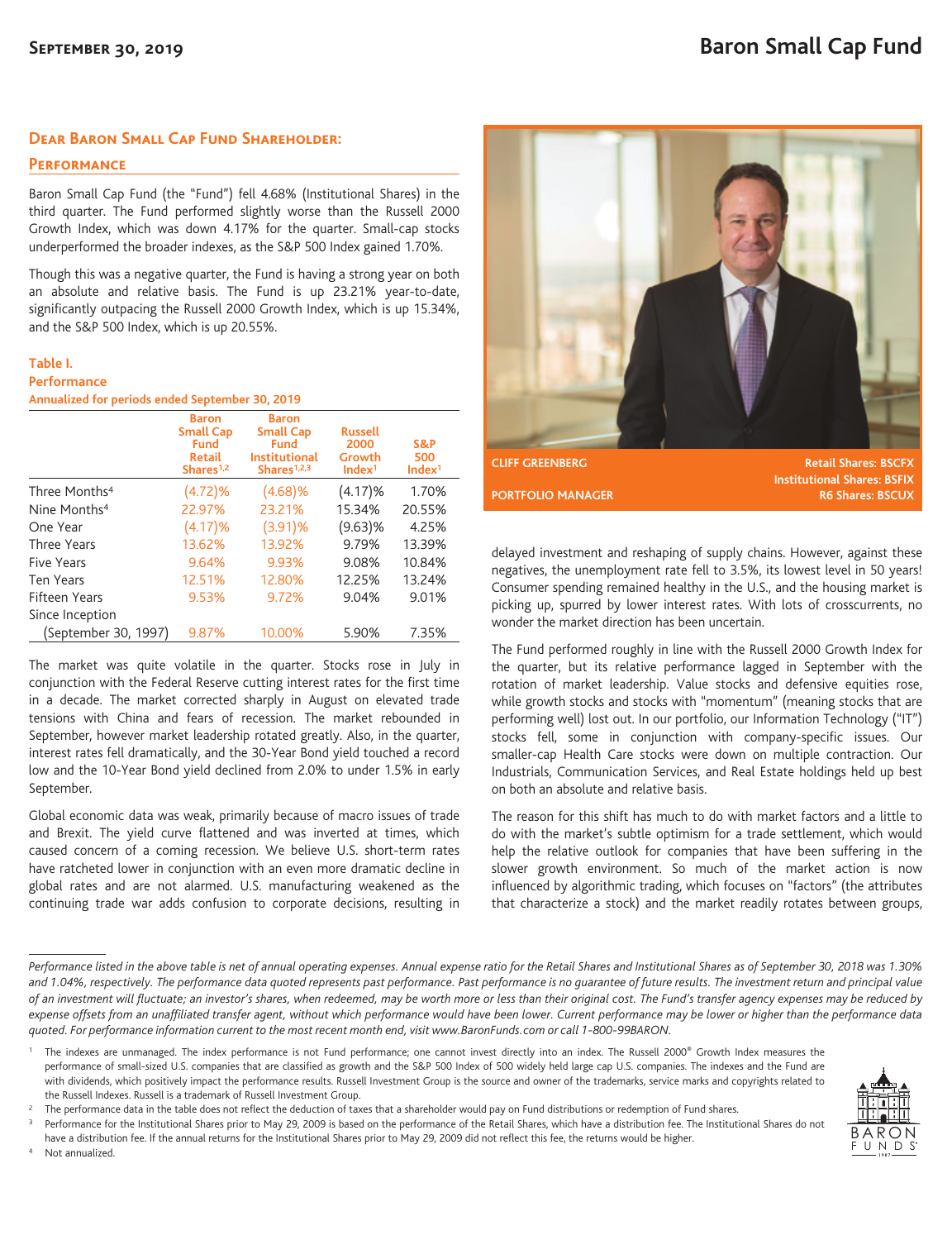# **Baron Small Cap Fund**

while not affecting the indexes. The variance in valuation between growth and value stocks had gotten very wide and many have been calling for a reversion to the mean. To put it simply, that reversion played out in the last month of the quarter. We will stay invested in our high-quality market leaders who are disrupting industries through technological innovation or just grinding out compounding growth because of their superior market positions and execution. We avoid the extremes of the small-cap space…. avoiding high flyers and speculative equities, and businesses that are struggling to grow because of competitive pressures in the new economy. We believe our companies are positioned to continue to grow nicely and their stocks will perform in line with growth.

### **Table II.**

**Top contributors to performance for the quarter ended September 30, 2019**

|                              | Percent<br><b>Impact</b> |
|------------------------------|--------------------------|
| Floor & Decor Holdings, Inc. | 0.46%                    |
| TransDigm Group, Inc.        | 0.34                     |
| Repay Holdings Corporation   | 0.32                     |
| Americold Realty Trust       | 0.29                     |
| Mercury Systems, Inc.        | O 24                     |

Shares of **Floor & Decor Holdings, Inc.**, the leading retailer of hard surface flooring, rose in the quarter after reporting great earnings. Revenues, profits, and same-store sales all exceeded expectations, and estimates were raised for the rest of the year. The company has been dealing with tariffs on products imported from China but has handled the increased costs by moving production and modestly increasing prices. Tariffs have been effectively mitigated and have not negatively impacted results as was feared. Also, lower interest rates have improved the outlook for housing starts, which should help sales and has improved investor sentiment for housing-related equities. We believe that Floor & Decor is a clear market leader, with great management and a huge opportunity for growth, as they build out a chain that can be over four times larger and profit margins rise with scale. We foresee years of over 20% growth and believe the stock deserves a high trading multiple commensurate with its prospects. We earned back some of that multiple this quarter on the strength of results.

**TransDigm Group, Inc.**, the manufacturer of proprietary parts for the aerospace and defense industries with focus on the aftermarket, reported a blowout quarter. Organic growth in the base business was high single-digits in revenues and higher in profits. Both the commercial aftermarket and defense segments, its key segments, performed well and have strong outlooks. The Esterline acquisition, the largest ever by TransDigm, is performing tremendously. Profit margins have increased significantly based on operational improvements made, and the prospects for top-line growth through product repricing is next on the agenda. Management announced the divestment of the bulk of the non-proprietary business they acquired in the Esterline acquisition, as they intended. Also, the company declared a \$30/share dividend (\$1.7 billion in total). The company has now returned \$123/share back to shareholders since going public, and our basis is now zero. Unbelievable! TransDigm has been an incredible stock as the base business has compounded at a double-digit rate for over a decade and free cash flow has been used to make highly successful accretive acquisitions and fund a massive return of capital to shareholders.

**Repay Holdings Corporation**, a niche payments processor, rose after reporting strong results in its first quarter as a public company. We invested in Repay this quarter, as it merged into a Special Purpose Acquisition Company ("SPAC")…please see the writeup in the "Recent Activity" section of this report. Repay announced that payment volumes rose 27%, net revenues grew 16%, and EBITDA rose 24%, all on an organic basis. The company also announced that it made a significant acquisition, buying TriSource, which was its back-end processor. We think the deal makes both strategic and financial sense (it's highly accretive) and illustrates the opportunity the company has in order to grow inorganically by acquisition. Though the stock has performed well out of the gate, we see much upside. We think the company can continue to grow very fast and that the trading multiple will remain high and could even expand.

Shares of **Americold Realty Trust**, a REIT providing cold storage services through temperature-controlled storage warehouses, performed well this quarter. The cold storage space has attractive long-term fundamentals, based on robust demand that exceeds supply, significant barriers to entry and advantages of scale, and is recession proof. Americold is the industry leader with a robust development pipeline and the opportunity to continue to consolidate its industry. As the e-grocery businesses continue to develop, we see this as a nice tailwind for Americold, since its warehouses will be key resources. REITs performed well as a group this quarter, in conjunction with falling interest rates. We foresee even additional cap rate compression/ multiple expansion since private market multiples are higher than public market multiples, and we think the fundamentals for Americold are superior to other REITs that trade more expensively. We think this will adjust over time.

Another stock that rose over 20% in the quarter but contributed less to our results was **Trex Company, Inc.**

### **Table III.**

**Top detractors from performance for the quarter ended September 30, 2019**

|                                    | Percent<br><b>Impact</b> |
|------------------------------------|--------------------------|
| $2U$ , Inc.                        | $-0.59%$                 |
| Cision Ltd.                        | $-0.56$                  |
| The Trade Desk                     | $-0.55$                  |
| GTT Communications, Inc.           | $-0.53$                  |
| John Bean Technologies Corporation | $-0.40$                  |

We had a handful of weak performers, mostly because of poor performance by the companies, but also because of market rotation.

**2U, Inc.**, the technology and service provider that enables universities to offer online degree programs, reported a shockingly bad quarter. Most everything went wrong. We sold our full position. The company's core graduate school program had very weak revenues. The company is scaling back its expectations for the number of students per class and is slowing the pace of new openings. We perceive a material change in the competitive environment, and we fear universities are losing their appetite for expanding their online presence. This strikes at the heart of 2U's opportunity. In addition, management reported that its GetSmarter subsidiary, offering short courses, was suffering operational challenges and growth was lagging. There are also new concerns of potential state regulatory actions against the industry. And, importantly, there is a crisis of confidence in management for portraying their business as healthy when it obviously is not. We believe this was the issue that caused the majority of the decline in the stock as its trading multiple collapsed.

**Cision Ltd.** offers public relations professionals' proprietary data, distribution, and workflow tools that increase efficiency and generate data-driven insight.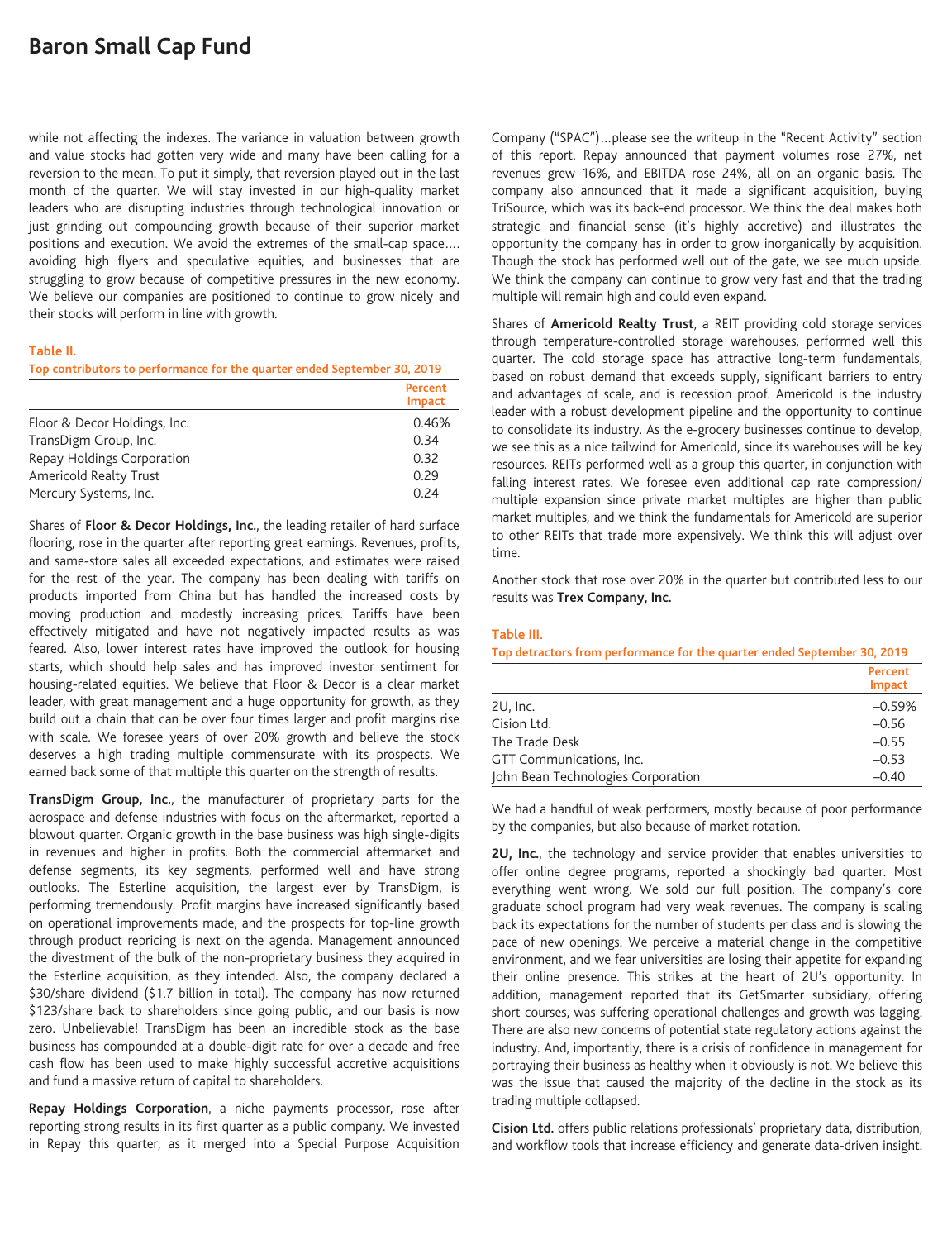Shares fell in the quarter after the company reported disappointing and decelerating organic sales trends. For the last couple of years, Cision has been upgrading its software offerings, incorporating new features that were acquired or internally developed, and adding analytics, all with the goal of creating the industry standard for the communications industry and evolving its business model into a dominant subscription-based software-as-a-service provider. We have bought into the plan, and the market has given the company leeway to put the pieces together as long as things were proceeding positively. However, this quarter, the company took a step backward, citing slower deal cycles and macro headwinds in China, and the stock was punished. Though we are disappointed by the pace of near-term growth, we are optimistic that the company will accomplish its goals longer term. The stock traded down to 7.5 times forward year EBITDA, which is super cheap for a business of this kind. We believe it's wise to hang in there, but we think the stock will be in the penalty box until organic revenues reaccelerate. Note: after the quarter, a takeover bid for Cision was announced at a reasonable premium.

**The Trade Desk**, the leading internet advertising demand-side platform that enables agencies and their clients to purchase digital ads, fell this quarter even after reporting strong results. Business has been very strong. Revenues grew 41% in the quarter, profits were well above expectations, and yearly estimates were raised. The stock rose over 150% in 2018 and was up close to 100% for the first six months of 2019. Based on its current success and long-term opportunity to be much bigger (it has just a 10% share of the growing digital ad market) it's easy to see why investors are so excited about Trade Desk. The stock traded up to an elevated level of 15 times projected 2020 revenues. We reduced our position size this quarter, and did so earlier in the year as well, since the near-term valuation seemed extended. That proved to be true this quarter, as the market rotation knocked the stock down. It is still an important position to the Fund, as we remain big believers in the long-term success of the company and the prowess of management.

Shares of **GTT Communications, Inc.**, a telecommunications provider of data transport to large enterprises, reported very poor results, and we exited our position. Revenues missed the mark because of low sales productivity, higher churn, and billing system issues. EBITDA was 10% below estimates and sequentially fell 10%. The thesis with GTT was that organic growth would compound in the U.S. as the company took share by focusing on new products, that acquisitions would add customers and salespeople and be financially accretive, and that the company would pursue building a platform internationally to take advantage of similar trends and to service its global enterprise customer base better. Well, almost everything went wrong. Organic growth in the U.S. turned negative, sales leadership has turned over, and the company is having trouble increasing its sales headcount. The large international acquisition of Interoute was botched. And the high debt levels the company took on to finance that large acquisition came home to roost when the earnings didn't materialize. We understood the risk we were undertaking because of the leveraged balance sheet. We are disappointed that the business and management didn't perform to our expectations and ate the loss.

Other stocks in the Fund that fell over 20% in the quarter but had less effect on the Fund's performance were **Planet Fitness, Inc.**, **Berry Global Group, Inc.**, **Orion Engineered Carbons S.A.**, **Ollies Bargain Outlet Holdings, Inc.**, **Covetrus, Inc.**, **Pagerduty, Inc.**, **Abcam plc**, **Guardant Health, Inc.**, **Revolve Group**, **Yext, Inc.**, **Party City Holdco Inc.**, **The RealReal, Inc.**, and **Adaptive Biotechnologies Corporation**.

## **Portfolio Structure**

As of September 30, 2019, the Fund had \$3.9 billion under management. The top 10 holdings made up 31.3% of the portfolio. We owned 70 stocks.

### **Table IV.**

### **Top 10 holdings as of September 30, 2019**

|                                        | Year<br><b>Acquired</b> | <b>Ouarter End</b><br><b>Investment</b><br>Value<br>(millions) | Percent<br>of Net<br><b>Assets</b> |
|----------------------------------------|-------------------------|----------------------------------------------------------------|------------------------------------|
| Guidewire Software, Inc.               | 2012                    | \$173.9                                                        | 4.5%                               |
| Gartner, Inc.                          | 2007                    | 143.0                                                          | 3.7                                |
| Bright Horizons Family Solutions, Inc. | 2013                    | 125.8                                                          | 3.2                                |
| SBA Communications Corp.               | 2004                    | 120.6                                                          | 3.1                                |
| Waste Connections, Inc.                | 2016                    | 112.7                                                          | 2.9                                |
| SiteOne Landscape Supply, Inc.         | 2016                    | 111.0                                                          | 2.9                                |
| <b>ASGN Incorporated</b>               | 2012                    | 110.0                                                          | 2.8                                |
| IDEXX Laboratories, Inc.               | 2008                    | 108.8                                                          | 2.8                                |
| TransDigm Group, Inc.                  | 2006                    | 104.1                                                          | 2.7                                |
| ICON plc                               | 2013                    | 103.1                                                          | 2.7                                |

There's nothing much new with the portfolio characteristics. Compared to the Russell 2000 Growth Index ("R2G"), the Fund remains overweight on average in: Information Technology (Fund 27.3% vs. R2G 18.3%); Consumer Discretionary (15.2% vs. 12.5%); Industrials (21.2% vs.19.0%); Communication Services (4.3% vs. 2.6%); and Real Estate (6.0% vs. 4.7%). The Fund is underweight in Health Care (18.9% vs. 28.3%); Financials (1.3% vs. 5.9%); and Consumer Staples (zero vs. 3.3%). Same as usual.

We have consciously reduced our IT holdings year-to-date by selling or trimming some of our winners and concentrating our new investments into other sectors. We have increased our Health Care exposure by buying a handful of small health care services and equipment companies when we believed these stocks were attractively priced for the long term.

We remain long-term investors. About 21% of the net assets in the Fund have been held over 10 years. And 44% of net assets are in stocks we have held over 5 years. We have made annualized returns on the stocks we have held for 10 years of over 25%. Many of these have been among our top performers in 2019…year-to-date, **TransDigm Group, Inc.** is up 62%, **SBA Communications Corp.** is up 49%, **IDEXX Laboratories, Inc.** is up 46%, **Ultimate Software Group, Inc.** was up 35% before it was acquired. I am sure glad we own or owned these stocks.

We are conscious of our small-cap characterization and maintain that description by trimming or selling our larger market cap holdings and recycling that capital into purchases of new positions and/or additions to existing small-cap holdings. We do this carefully to ensure that while being faithful to our small-cap mandate, our shareholders benefit from our longterm winners. Year-to-date, we have bought into new stocks with an average market cap when purchased of \$1.5 billion. This is very much in keeping with the starting market cap of our purchases over the 22-year life of the Fund. We have added to stocks with an average market cap of \$2.8 billion. About three-quarters of purchases this year have been in new positions and one-quarter in additions to existing holdings.

We have raised proceeds by trimming existing positions, with an average market cap of \$13.3 billion. We have sold out of names with an average market cap of \$5.4 billion. About 60% of sales proceeds have come from trims, 40% from exits. We are happy to report that Lipper has just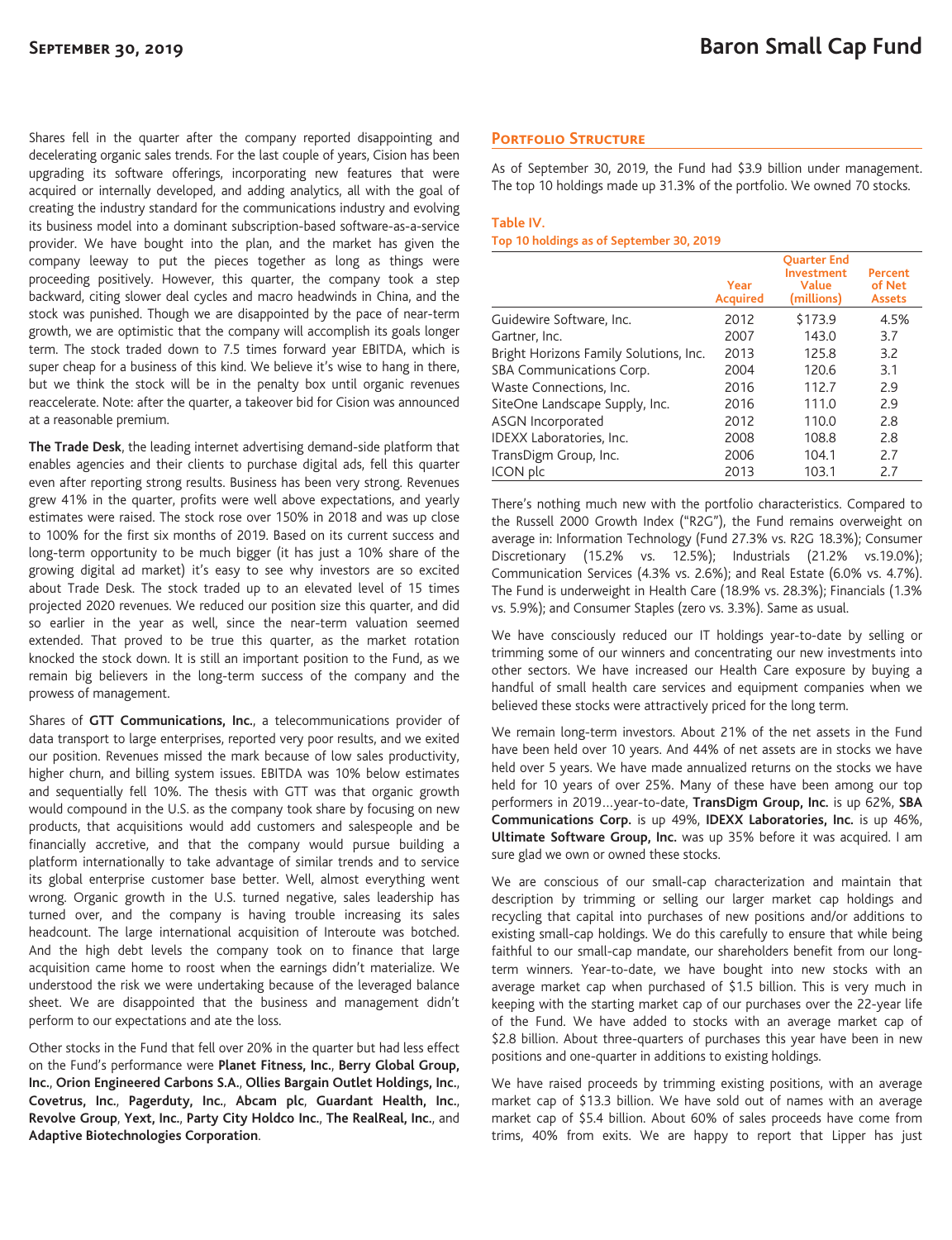# **Baron Small Cap Fund**

re-designated the Fund as Small Cap, recognizing that the portfolio has at least 75% of its three-year weighted assets in companies with market caps below Lipper's small-cap ceiling.

The Fund has always been less volatile than the benchmark index and most other small-cap funds, primarily since we own stocks of high-quality, established businesses for the long term. We consciously have increased our volatility somewhat starting in early 2018, with our significant weighting in application software stocks particularly, and in IT stocks in general. We have been well rewarded for doing so, and it has been worth the slightly increased risk profile. This year, the Fund has gotten less volatile, as we take our foot off the gas a little bit. Though our beta picked up, it has still been much lower than that of our primary benchmark and feel that our Fund should exhibit both good upside capture and hold up better than most in down markets, a historic hallmark of the Fund.

# **Recent Activity**

During the quarter, we made three new investments–one in a SPAC transaction, one in a medical technology company owned by some other Baron Funds, and one in an Industrials stock that we have been following forever that raised capital to fund a large acquisition.

We added to six existing holdings, all at what we thought were advantageous prices, when the stocks were trading lower.

### **Table V.**

### **Top net purchases for the quarter ended September 30, 2019**

|                                  | Year<br><b>Acquired</b> | <b>Ouarter End</b><br><b>Market Cap</b><br>(billions) | Amount<br><b>Purchased</b><br>(millions) |
|----------------------------------|-------------------------|-------------------------------------------------------|------------------------------------------|
| Silk Road Medical, Inc.          | 2019                    | \$1.0                                                 | \$35.1                                   |
| Repay Holdings Corporation       | 2019                    | 0.8                                                   | 35.0                                     |
| Advanced Drainage Systems, Inc.  | 2019                    | 2.2                                                   | 19.1                                     |
| HealthEquity, Inc.               | 2014                    | 4.0                                                   | 9.2                                      |
| Ollie's Bargain Outlet Holdings, |                         |                                                       |                                          |
| Inc.                             | 2018                    | 37                                                    | 9.0                                      |

We invested in **Repay Holdings Corporation** during the quarter, as it merged into a SPAC (called ThunderBridge). Like we have done before, we made our investment along with the SPAC, which raised additional capital for Repay to reduce its debt and give them capital to make acquisitions. This program is great for us as it allows us to make a larger investment than we could through an IPO, at a better price, after undertaking significant due diligence in the business and management team. A real win-win.

Repay processes electronic payments for personal lenders, auto lenders, and collection agencies. The company enables borrowers to make loan payments using their debit cards for which it earns a small, volume-based fee. Cardbased payments are underpenetrated in the consumer finance industry, but debit cards are increasingly being used because of their real-time authorization capabilities and ease of use. Debit volume is growing doubledigits in these verticals, while Repay is gaining share as it adds new lenders. The company goes to market by partnering with independent software vendors and value-added resellers to integrate its payment processing services with lenders' business management software. This provides efficient distribution and deeply integrates Repay with its lender customers, resulting in a 97% retention rate. Repay has an attractive recurring revenue business model with high margins, low capital intensity, and minimal counterparty risk.

Management targets organic revenue growth in the mid-to-high teens and organic EBITDA growth in the high teens. We expect additional upside from accretive M&A. In just the last three months, the company closed two acquisitions–one that provides vertical integration into back-end processing and the other that facilitates B2B payments. The company has a full pipeline of potential targets, so we expect additional acquisitions in the years ahead. We believe that EBITDA can triple over the next five years, resulting in at least a double in the share price. We also think that we entered the investment at a favorable price, as we bought into Repay stock at a nice discount to other high-growth payments companies.

We bought into **Silk Road Medical, Inc.** on a secondary offering. The company came public earlier in the year, and two other Baron Funds invested at that time.

Silk Road produces a medical device that creates a minimally invasive surgical technique to remove plaque from a patient's carotid artery and to place a stent to keep the artery open. Carotid artery disease is linked to a third of all strokes in the U.S. Silk's device is called trans-carotid arterial revascularization ("TCAR"), and it effectively reverses blood flow in the carotid artery away from the brain during the surgery to prevent a stroke caused by plaque moving downstream in the artery to the brain. We believe that TCAR is a meaningful improvement over today's treatment options and is poised to supplant existing approaches as the new standard for carotid artery disease. Patients benefit from less invasive operations, better outcomes, faster recoveries, and less scarring. Doctors benefit from faster and safer surgeries at the same reimbursement levels, and payors benefit from fewer strokes and other complications from these surgeries.

Silk Road is addressing a large market opportunity. We estimate that 4.3 million people in the U.S. have carotid artery disease and about 425,000 are diagnosed each year who warrant treatment to prevent a stroke. Silk Road is initially targeting only high surgical risk patients. In time, we think that TCAR will penetrate the broader standard surgical risk patients, and ultimately will be used to treat patients who are just being watched yet would likely benefit from surgery. We think the company can grow its revenues at about 50% per year, off a small base, as it makes inroads. In five years, we foresee revenues of \$350 million, up from \$65 million in 2019, and believe that the company will grow into a \$500 million plus revenue business. Margins should be lofty at maturity. We see the opportunity for the company to be worth four times its present enterprise value of \$1 billion.

We have conducted pretty extensive due diligence, speaking to many leading doctors in this concentrated market. We hear raves about the approach, the device, and the company, which gives us encouragement for both the pace of near-term adoption and the longer-term opportunity.

### **Table VI.**

### **Top net sales for the quarter ended September 30, 2019**

|                          | Year<br><b>Acquired</b> | <b>Market Cap</b><br>When<br><b>Acquired</b><br>(billions) | <b>Ouarter End</b><br>Market Cap or<br><b>Market Cap</b><br><b>When Sold</b><br>(billions) | Amount<br>Sold<br>(millions) |
|--------------------------|-------------------------|------------------------------------------------------------|--------------------------------------------------------------------------------------------|------------------------------|
| 2U, Inc.                 | 2017                    | \$2.0                                                      | \$0.8                                                                                      | \$19.0                       |
| Univar Inc.              | 2016                    | 2.7                                                        | 3.5                                                                                        | 18.7                         |
| GTT Communications, Inc. | 2017                    | 1.2                                                        | 0.5                                                                                        | 16.7                         |
| Qualys, Inc.             | 2017                    | 1.3                                                        | 3.2                                                                                        | 16.5                         |
| Orion Engineered         |                         |                                                            |                                                                                            |                              |
| Carbons S.A.             | 2018                    | 1.6                                                        | 0.8                                                                                        | 13.2                         |